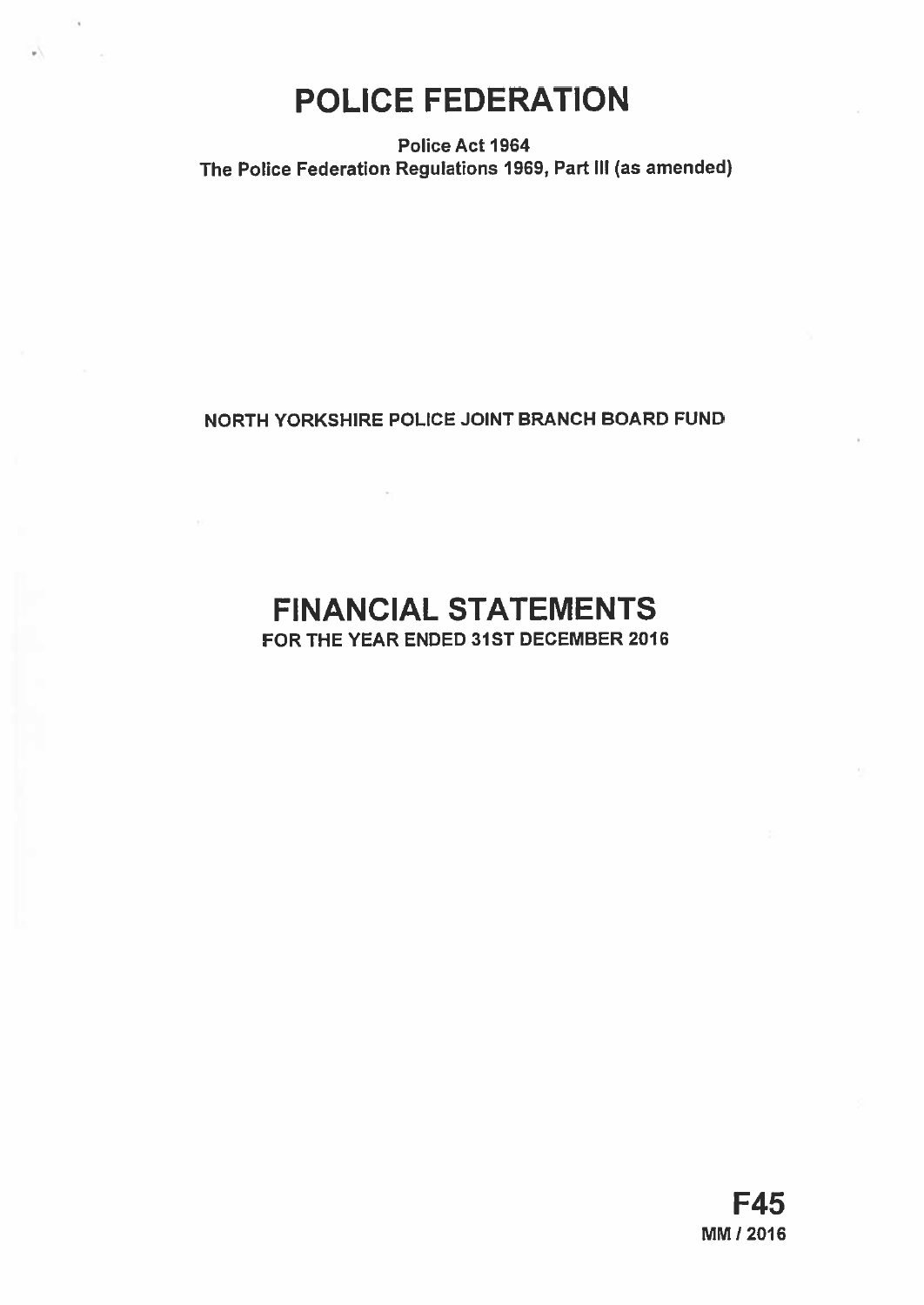## NORTH YORKSHIRE POLICE JOINT BRANCH BOARD FUND

## YEAR ENDED 31ST DECEMBER 2016

| <b>CHAIRMAN</b>  | Mike Stubbs<br><b>Police Federation Office</b><br><b>Police Station</b><br>Knaresborough<br>HG5 BAR                              |
|------------------|----------------------------------------------------------------------------------------------------------------------------------|
| <b>SECRETARY</b> | <b>Will Eastwood</b><br><b>Police Federation Office</b><br><b>Police Station</b><br>Knaresborough<br><b>HG5 8AR</b>              |
| <b>TREASURER</b> | <b>Brad Jackson</b><br><b>Police Federation Office</b><br><b>Police Station</b><br>Knaresborough<br>HG5 8AR                      |
| <b>AUDITORS</b>  | Thompsons<br><b>Chartered Accountants &amp; Registered Auditors</b><br>19 East Parade<br>Harrogate<br>HG1 5LF                    |
| <b>TRUSTEES</b>  | <b>Bryan Townsend</b><br>Selby Police Station<br>Portholme Road<br><b>Selby Police Station</b><br><b>YO8 4QQ</b><br>Jerry Perrin |
|                  | Northallerton Police Station<br>72 High Street<br>Northallerton<br><b>DL7 8ES</b>                                                |
|                  | <b>Lucy McNeil</b><br><b>Scarborough Police Station</b><br>Northway<br>Scarborough Police Station<br><b>YO12 7AD</b>             |
|                  |                                                                                                                                  |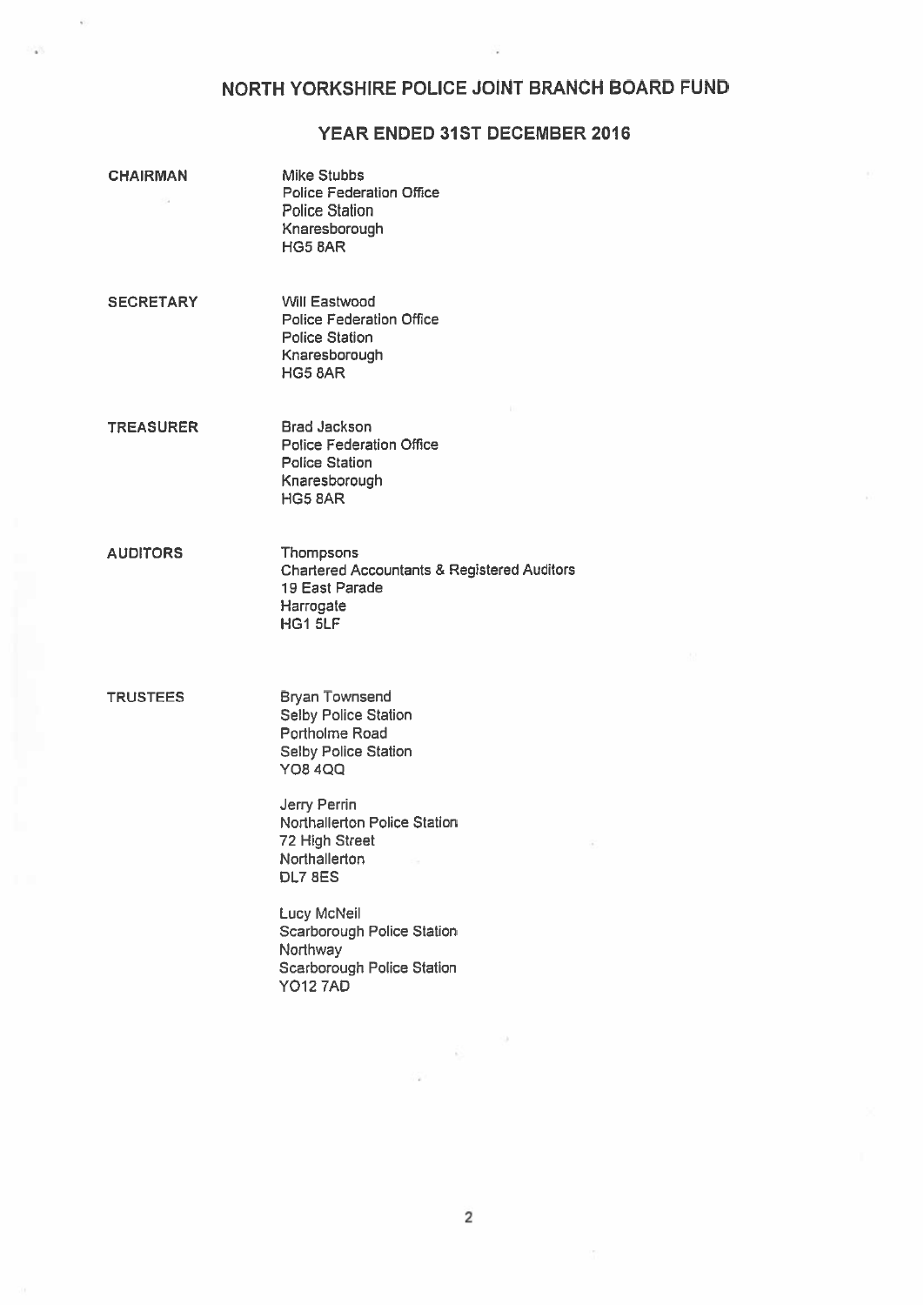## INDEPENDENT AUDITORS REPORT TO THE MEMBERS OF JOINT BRANCH BOARD FUND

We have audited the Financial Statements of the Joint Branch Board Fund for the year ended 31st December 2016, which comprise the Statement of Income and Retained Earnings, Statement of Financial Position, and Notes to the Financial Statements. The Financial Statements have been prepared under the requirements of the Police Federation Regulations and Fund Rules and adopting the measurement principles of FRS 102, 'The Financial Reporting Standard applicable in the UK and Republic of Ireland".

This repor<sup>t</sup> is made solely to the Fund's members, as <sup>a</sup> body. Our audit work has been undertaken so that we might state to the Fund's members those matters we are required to state to them in an auditor's repor<sup>t</sup> and for no other purpose. To the fullest extent permitted by law, we do not accep<sup>t</sup> or assume responsibility to anyone other than the Fund and the Fund's members as <sup>a</sup> body, for our audit work, for this report, or for the opinions we have formed.

#### Respective Responsibilities of the Management Committee and Auditors

As explained more fully in the Statement of Management Committee's Responsibilities set out in the notes to the Financial Statements the managemen<sup>t</sup> committee are responsble for the preparation of the Financial Statements and for being satisfied that they fairly reflect the state of the Fund's affairs as at 31st December 2016 and of its results for the year then ended.

Our responsibility is to audit and express an opinion on the Financial Statements in accordance with applicable law and International Standards on Auditing (UK and Ireland). Those standards require us to comply with the Auditing Practices Board's Ethical Standards for Auditors.

#### Scope of the audit of the Financial Statements

An audit involves obtaining evidence about the amounts and disclosures in the Financial Statements sufficient to <sup>g</sup>ive reasonable assurance that the Financial Statements are free from material misstatement, whether caused by fraud or error. This includes an assessment of: whether the accounting policies are appropriate to the Fund's circumstances and have been consistently applied and adequately disclosed; the reasonableness of significant accounting estimates made by the managemen<sup>t</sup> committee; and the overall presentation of the Financial Statements.

#### Opinion on Financial Statements

In our opinion the Financial Statements:

- fairly reflect the state of the Fund's affairs as at 31st December 2016 and of its results for the year then ended;
- have been properly prepared in accordance with the measurement principles of United Kingdom Generally Accepted Accounting Practice; and
- have been prepared in accordance with the Police Federation Regulations and Fund Rues.

#### Other Matters

The Financial Statements for the year ended 31st December 2016 includes all funds raised for the purpose of the Joint Branch Board Fund in accordance with Regulation 2 Police Federation (Amendment) Regulations 2015.

Golfsan Signed: d

**Thompsons** Chartered Accountants & Statutory Auditors 19 East Parade

The Last Parade<br>
Harrogate<br>
HG1 5LF<br>
HG1 5LF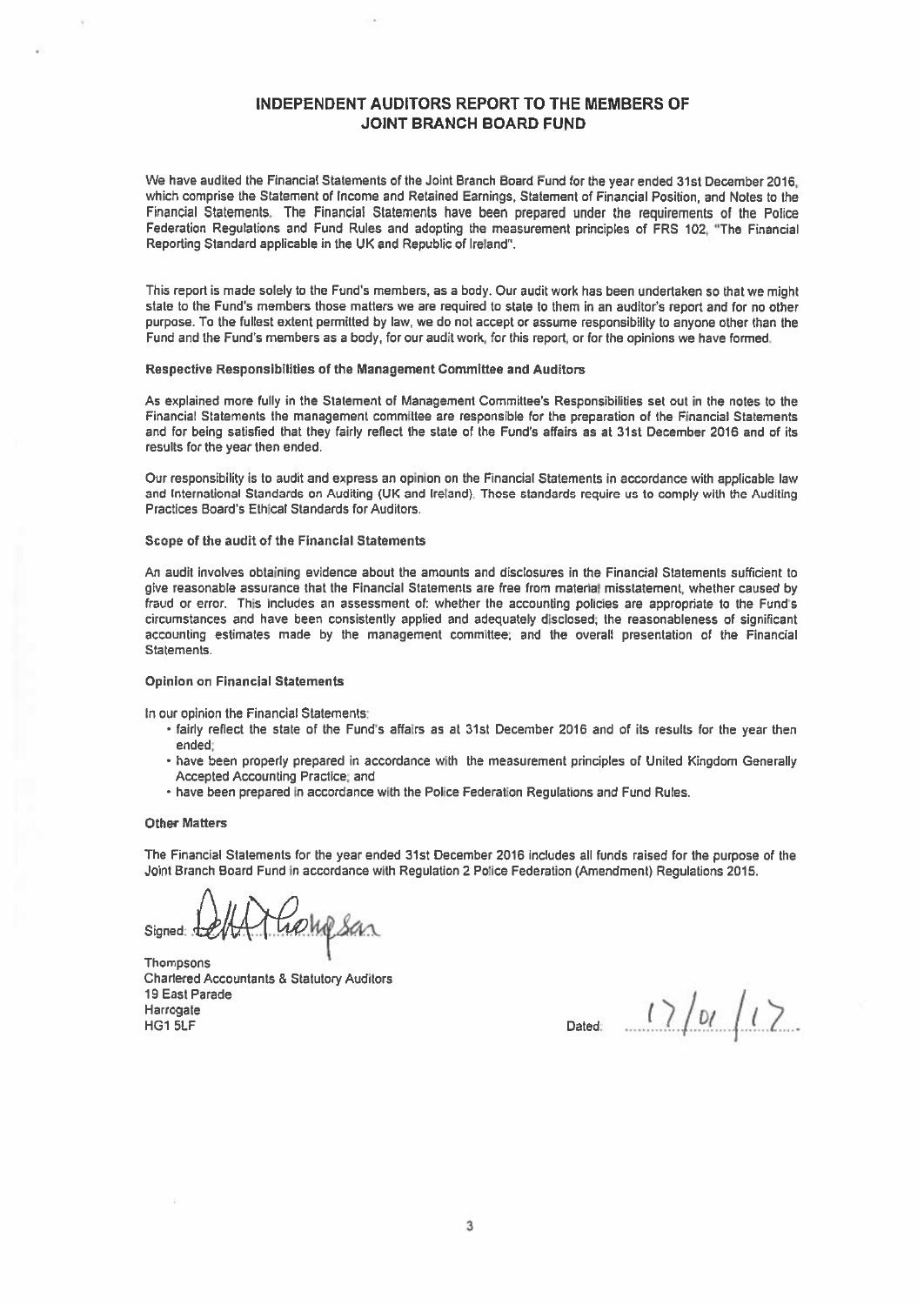## NORTH YORKSHIRE POLICE JOINT BRANCH BOARD FUND

## STATEMENT OF INCOME AND RETAINED EARNINGS FOR THE YEAR ENDED 31ST DECEMBER 2016

|                                                                                                                                                | 2016<br>£         | 2015<br>£ |
|------------------------------------------------------------------------------------------------------------------------------------------------|-------------------|-----------|
| <b>INCOME</b>                                                                                                                                  |                   |           |
| <b>Weekly Subscriptions</b>                                                                                                                    |                   | 251,688   |
| Constables                                                                                                                                     | 250,419<br>58,395 | 59,388    |
| <b>Sergeants</b>                                                                                                                               | 23,285            | 23,306    |
| Inspectors                                                                                                                                     |                   |           |
|                                                                                                                                                | 332,099           | 334.382   |
| Less: Payable to Joint Central Committee 70%                                                                                                   |                   |           |
| Constables                                                                                                                                     | 175,293           | 176,180   |
| Sergeants                                                                                                                                      | 40,877            | 41,572    |
| Inspectors                                                                                                                                     | 16,299            | 16,315    |
|                                                                                                                                                | 232,469           | 234,067   |
| <b>TOTAL INCOME</b>                                                                                                                            | 99.630            | 100,315   |
| Less: ADMINISTRATIVE EXPENSES (Note 1)                                                                                                         | 89,214            | 87,251    |
|                                                                                                                                                |                   |           |
| <b>SURPLUS OF SUBSCRIPTION INCOME</b><br><b>OVER EXPENDITURE</b>                                                                               | 10,416            | 13,064    |
|                                                                                                                                                | 3.535             | 1,344     |
| Add: Other Income - (Note 1.1)<br>To include all income as specified in Regulation 2c in the<br>Police Federation (Amendments) Regulation 2015 |                   |           |
|                                                                                                                                                |                   |           |
| <b>SURPLUS FOR THE YEAR</b><br><b>BEFORE GAINS / (LOSSES)</b>                                                                                  | 13,951            | 14,408    |
| Gains / (Losses) - (Note 1.2)                                                                                                                  |                   |           |
|                                                                                                                                                | 13,472            | 24,338    |
| Value Adjustments on Investments<br>Value Adjustments on Investment Properties                                                                 |                   |           |
| Deferred Tax on Value Adjustments                                                                                                              | 2,291             | 4,137     |
|                                                                                                                                                |                   |           |
| <b>SURPLUS FOR THE YEAR</b>                                                                                                                    | 25,132            | 34,609    |
| RETAINED EARNINGS BROUGHT FORWARD                                                                                                              | 90,172            | 55,563    |
| <b>RETAINED EARNINGS CARRIED FORWARD</b>                                                                                                       | 115,304           | 90,172    |
|                                                                                                                                                |                   |           |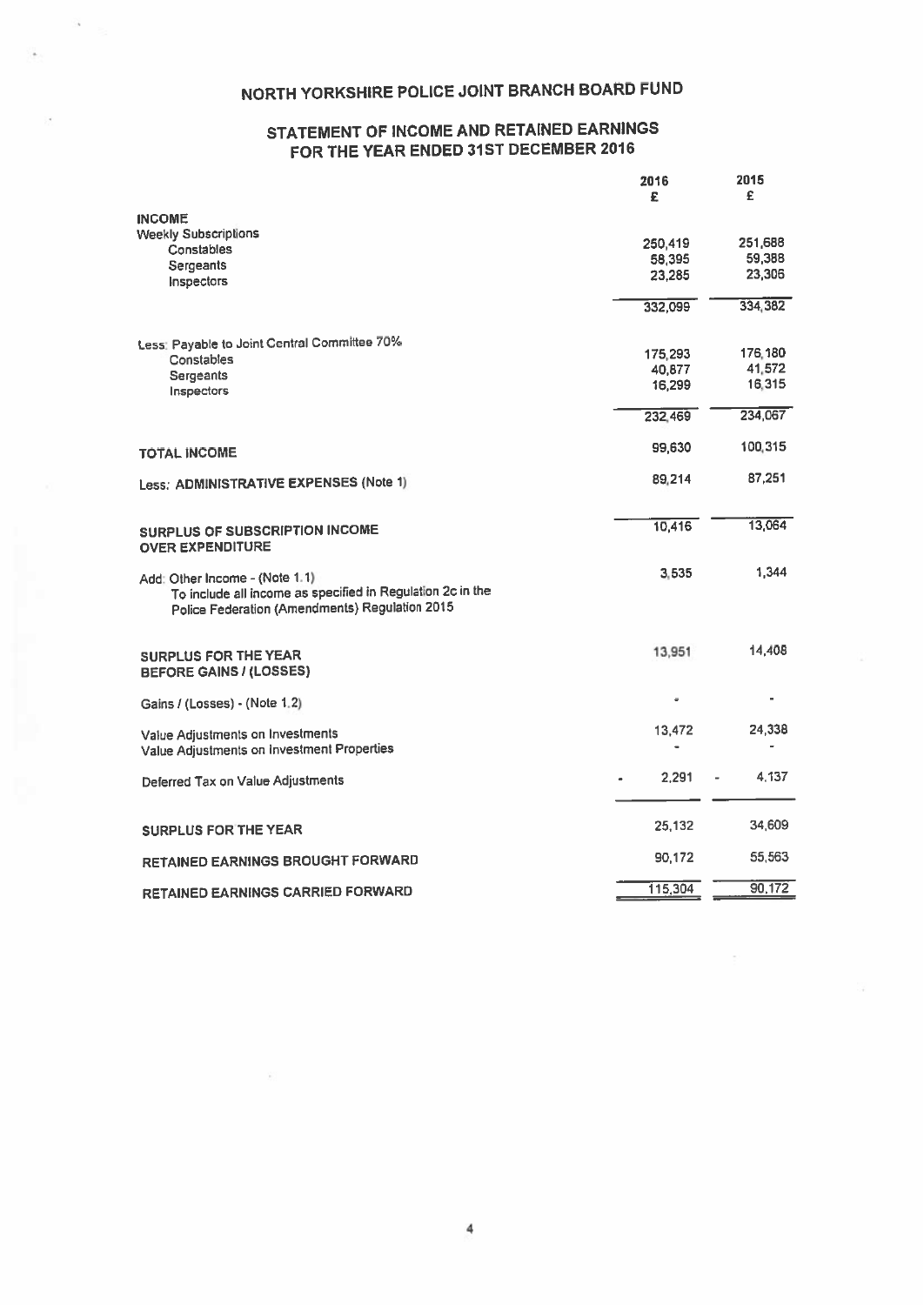## NORTH YORKSHIRE POLICE JOINT BRANCH BOARD FUND

### STATEMENT OF FINANCIAL POSITION AS AT 31ST DECEMBER <sup>2016</sup>

| NORTH YORKSHIRE POLICE JOINT BRANCH BOARD FUND                                                                                           |              |                                                                         |                                  |                                  |
|------------------------------------------------------------------------------------------------------------------------------------------|--------------|-------------------------------------------------------------------------|----------------------------------|----------------------------------|
| STATEMENT OF FINANCIAL POSITION AS AT 31ST DECEMBER 2016                                                                                 |              |                                                                         |                                  |                                  |
|                                                                                                                                          | 2016<br>Cost | <b>Accumulated</b><br><b>Depreclation/</b><br>Revaluation/<br>Impalment | 2016<br><b>Net Book</b><br>Value | 2015<br><b>Net Book</b><br>Value |
| <b>TANGIBLE FIXED ASSETS</b>                                                                                                             | τ            | £                                                                       | £                                | £                                |
| <b>Furniture and Fittings</b><br><b>Computer Equipment</b>                                                                               | 11,544<br>5  | 5,518                                                                   | 6,026<br>5                       | 7,090<br>5                       |
| Others - (Specify)                                                                                                                       | 11,549.00    | 5,518                                                                   | 6,031                            | 7,095                            |
| <b>INVESTMENTS</b>                                                                                                                       | 2016<br>Cost | 2015<br>Cost                                                            | 2016<br><b>Market</b><br>Value   | 2015<br><b>Market</b><br>Value   |
|                                                                                                                                          | £<br>20,484  | £<br>20,484                                                             | Έ<br>58,294                      | Ξ<br>44,822                      |
| Investments<br><b>Investment Properties</b>                                                                                              |              |                                                                         |                                  |                                  |
| Others - (Specify)                                                                                                                       | 20,484       | 20,484                                                                  | 58,294                           | 44.822                           |
| <b>CURRENT ASSETS</b><br>Contributions due from Joint Central Committee (Note 4)<br><b>Subscriptions Due</b><br>Cash at Bank and in Hand |              |                                                                         | 58,131                           | 62,915                           |
| Others - (Specify)<br><b>Debtors</b>                                                                                                     |              |                                                                         | 7,383                            | 8,910                            |
|                                                                                                                                          |              |                                                                         | 65,514                           | 71,825                           |
| <b>CURRENT LIABILITIES</b><br>Contributions due to Joint Central Committee (Note 4)<br><b>Corporation Tax</b>                            |              |                                                                         | 70                               | 19,419<br>88                     |
| Deferred Tax<br><b>Sundry Accrued Expenses</b>                                                                                           |              |                                                                         | 8,037                            | 9,926                            |
|                                                                                                                                          |              |                                                                         | 8,107                            | 29,433                           |
| NET CURRENT ASSETS / (LIABILITIES)                                                                                                       |              |                                                                         | 57,407                           | 42,392                           |
| TOTAL ASSETS LESS CURRENT LIABILITIES                                                                                                    |              |                                                                         | 121,732                          | 94,309                           |
| <b>CREDITORS: Amounts Falling Due After More Than One Year</b><br>(Specify)                                                              |              |                                                                         |                                  |                                  |
| Deferred tax                                                                                                                             |              |                                                                         | (6, 428)                         | 4,137                            |
| <b>NET ASSETS</b>                                                                                                                        |              |                                                                         | 115,304                          | 90,172                           |
| <b>REPRESENTED BY</b><br><b>Retained Earnings</b><br>Other Reserves - (Specify)                                                          |              |                                                                         | 83,922                           | 69,971                           |
| Revaluation less deferred tax                                                                                                            |              |                                                                         | 31,382                           | 20,201                           |
|                                                                                                                                          |              |                                                                         | 115,304                          | 90,172                           |

We certify that we have fully complied with the Regulation <sup>2</sup> Police Federation (Amendment) Regulations <sup>2015</sup> and disclosed in the F45 all funds of which we are <sup>a</sup> beneficiary. We understand that failure to comply with this Regulation could be deemed a criminal and/or Police Disciplinary matter.

These Financial Statements have been prepare<sup>d</sup> using the measurement principles and provisions of FRS 102.

| CHAIRMAN                                     |
|----------------------------------------------|
|                                              |
| TREASURER                                    |
| Date Financial Statements approved: 17/01/17 |
|                                              |

5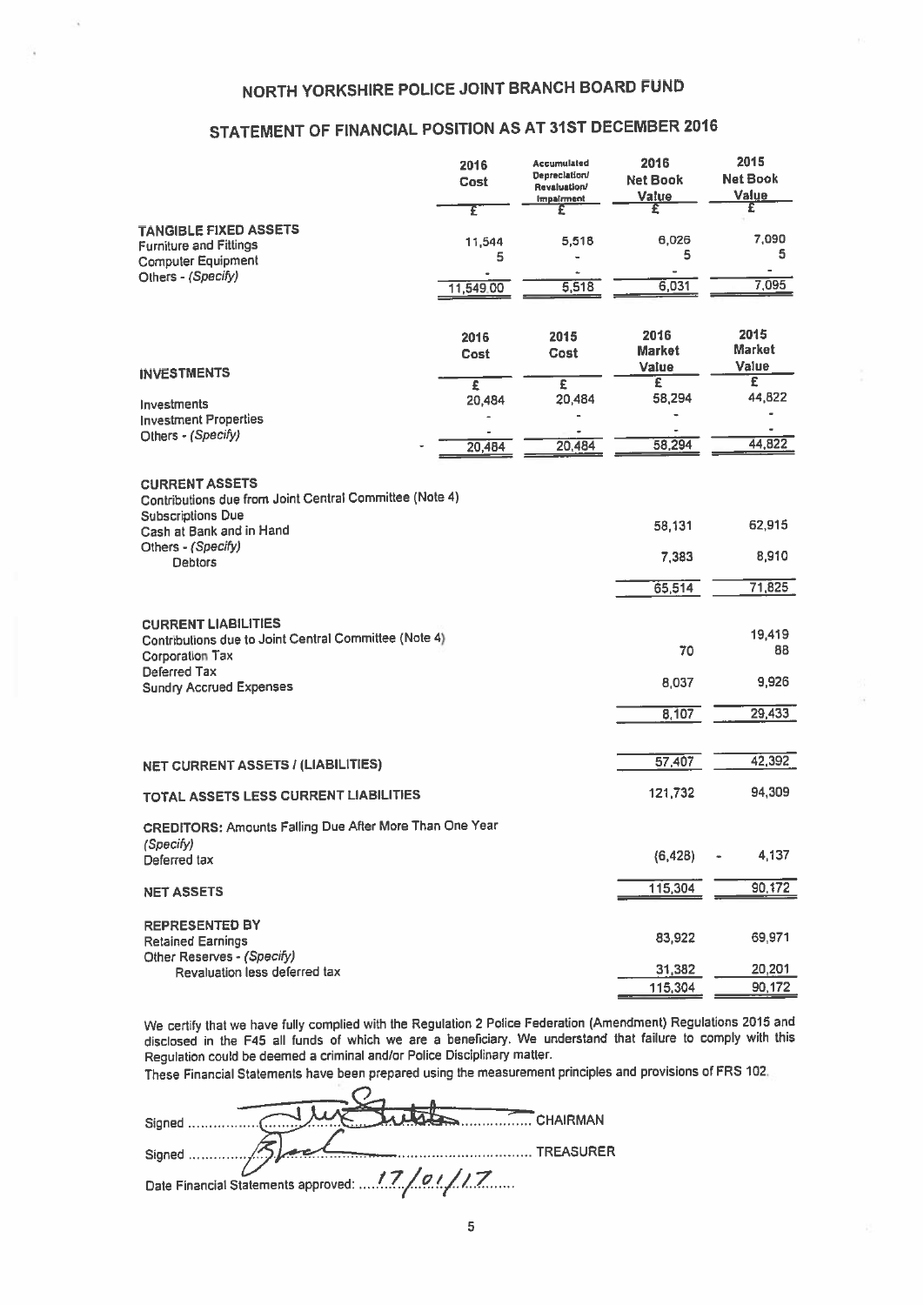|     |                                                        | 2016<br>£ | 2015<br>£ |
|-----|--------------------------------------------------------|-----------|-----------|
| 1.  | <b>ADMINISTRATIVE EXPENSES</b>                         |           |           |
|     | Additional Responsibility Payments (Honoraria)         | 7,438     | 5,936     |
|     | <b>Annual Conference</b>                               | 6,563     | 7,151     |
|     | <b>Audit and Accountancy Charges</b>                   | 2,950     | 2,691     |
|     | <b>Bank Charges</b>                                    | 160       | 160       |
|     | <b>Social Security and Taxation Costs</b>              | 2,833     | 1,562     |
|     | Communication                                          | 3,795     | 4,156     |
|     | <b>Computer Consumables</b>                            | 12,191    | 10,539    |
|     | <b>Charity Dinner Tickets</b>                          | 420       | 300       |
|     | Depreciation                                           | 1,064     | 1,251     |
|     | <b>Donations-Police Treatment Centres</b>              | 1,135     |           |
|     | -Mind Blue Light Programme                             | 1,134     |           |
|     | -New York Marathon                                     | 100       |           |
|     | -NYPF Public Choice Awards-Courage                     |           | 1,000     |
|     | <b>Meeting Expenses</b>                                | 853       | 788       |
|     | <b>Official Publications</b>                           | 3,504     | 5,324     |
|     | Postage, Printing and Stationery                       | 4,945     | 4,355     |
|     | Repairs and Maintenance                                | 266       | 257       |
|     | <b>Travelling and Subsistence</b>                      | 28,699    | 30.242    |
|     | <b>Sundry Expenses</b>                                 | 1,382     | 768       |
|     | Presentation                                           | 2,500     |           |
|     | Insurance                                              | 777       | 1,894     |
|     | Other Expenses - (Specify)                             |           |           |
|     | Training                                               | 4,908     | 4,859     |
|     | <b>Professional Fees</b>                               | 1,597     | 4,018     |
|     | TOTAL AS PER STATEMENT OF INCOME AND RETAINED EARNINGS | 89,214    | 87,251    |
|     |                                                        |           |           |
|     |                                                        | 2016      | 2015      |
|     |                                                        | £         | £         |
| 1.1 | <b>OTHER INCOME</b>                                    |           |           |
|     | <b>Bank Interest (Gross)</b>                           | 68        | 92        |
|     | <b>Annual Dinner</b>                                   | 1,981     |           |
|     | <b>Donations Received</b>                              |           |           |
|     | Profit / (loss) from Mailshots and Commissions         | 1,486     | 1,252     |
|     | Regulation 2c Income                                   |           |           |
|     | TOTAL AS PER STATEMENT OF INCOME AND RETAINED EARNINGS | 3,535     | 1,344     |
|     |                                                        |           |           |
|     |                                                        | 2016      | 2015      |
|     |                                                        | £         | £.        |
| 1.2 | <b>GAINS / (LOSSES)</b>                                |           |           |
|     | Gain / (Loss) on Investments                           |           |           |
|     | TOTAL AS PER STATEMENT OF INCOME AND RETAINED EARNINGS |           |           |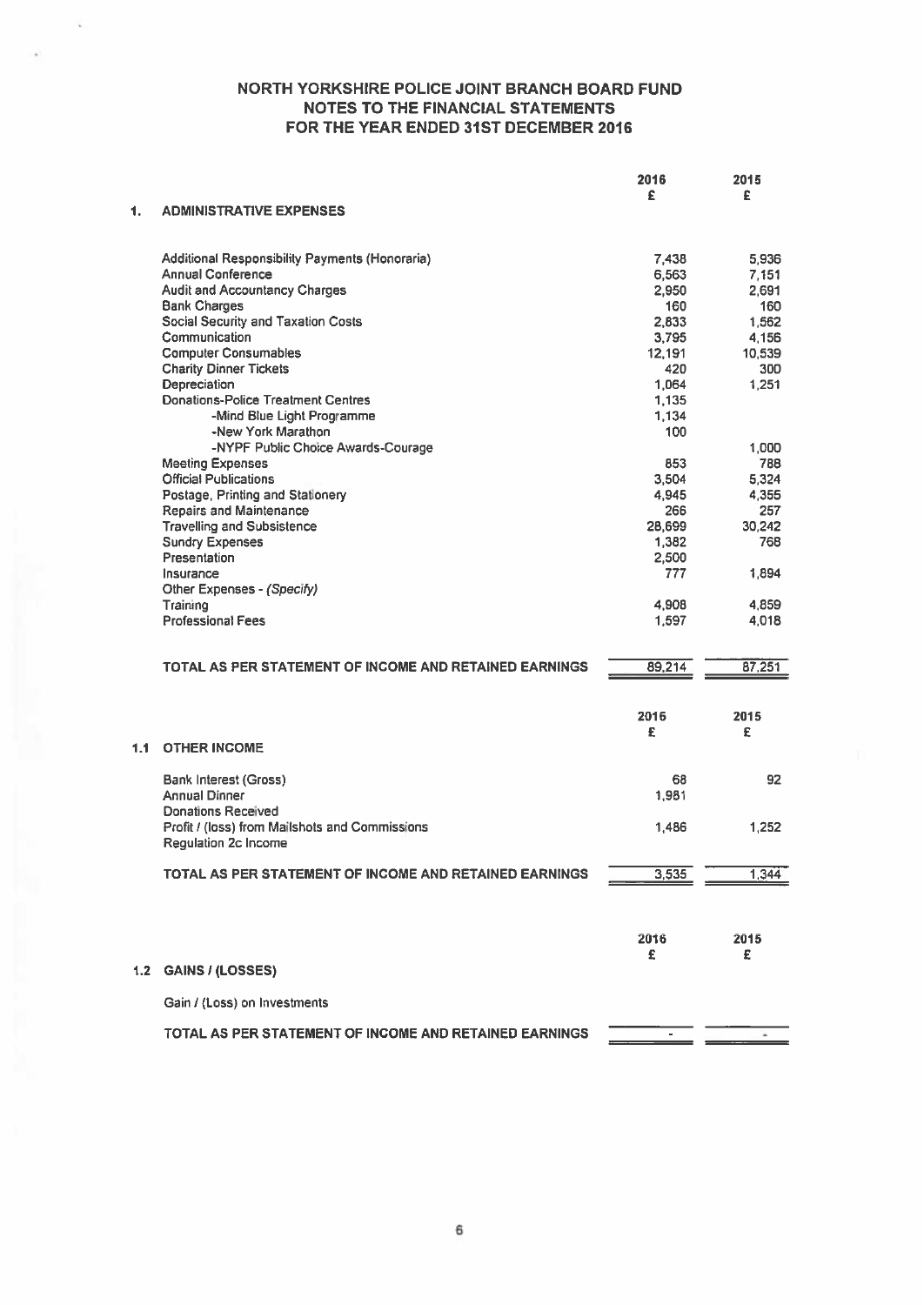#### 2. ACCOUNTING POLICIES

## A. Basis of Preparing the Financial Statements

The Financial Statements have been prepare<sup>d</sup> under the requirements of the Police Federation Regulations and Fund Rules and adopting the measurement principles of Financial Reporting Standard 102. "The Financial Reporting Standard applicable in the UK and Republic of Ireland' (FRS 102).

This is the first year in which the Financial Statements have been prepare<sup>d</sup> in accordance with FRS 102. Refer to note 8 for an explanation of the transition.

The date of the transition is 1st January 2015. The transition to FRS <sup>102</sup> has resulted in <sup>a</sup> small number of changes in the accounting policies to those used previously.

#### B. Accounting Convention

The Financial Statements have been prepare<sup>d</sup> under the historic cost convention excep<sup>t</sup> investments and investment properties which are stated at market value.

#### C. Income

Income is primarily derived from subscriptions collected from the Funds members.

Other income sources may include rental / investment income and income generated from providing member services.

#### D. Expenditure

Expenditure is shown inclusive of Value Added Tax.

#### E. Depreciation

Depreciation has been calculated at rates required to write off the relevant assets over their anticipated lives. The applicable annual rates are:

Other Assets **Other Assets** — 25% reducing balance basis Property - (Specify)

Furniture and Fittings — 15% reducing balance basis Computer Equipment **Example 25%** straight line basis

#### F. Taxation

Provision is made for Corporation Tax in respect of the Fund's liability to taxation on investment income, capital gains and income derived from third party transactions.

### G. Investments (if applicable)

Investments and investment properties are shown in the Financial Statements at market value.

#### H. Deferred Taxation (if applicable)

Deferred taxation is provided on the liability method to take account of timing differences between the treatment of certain items for accounts purposes and their treatment for tax purposes.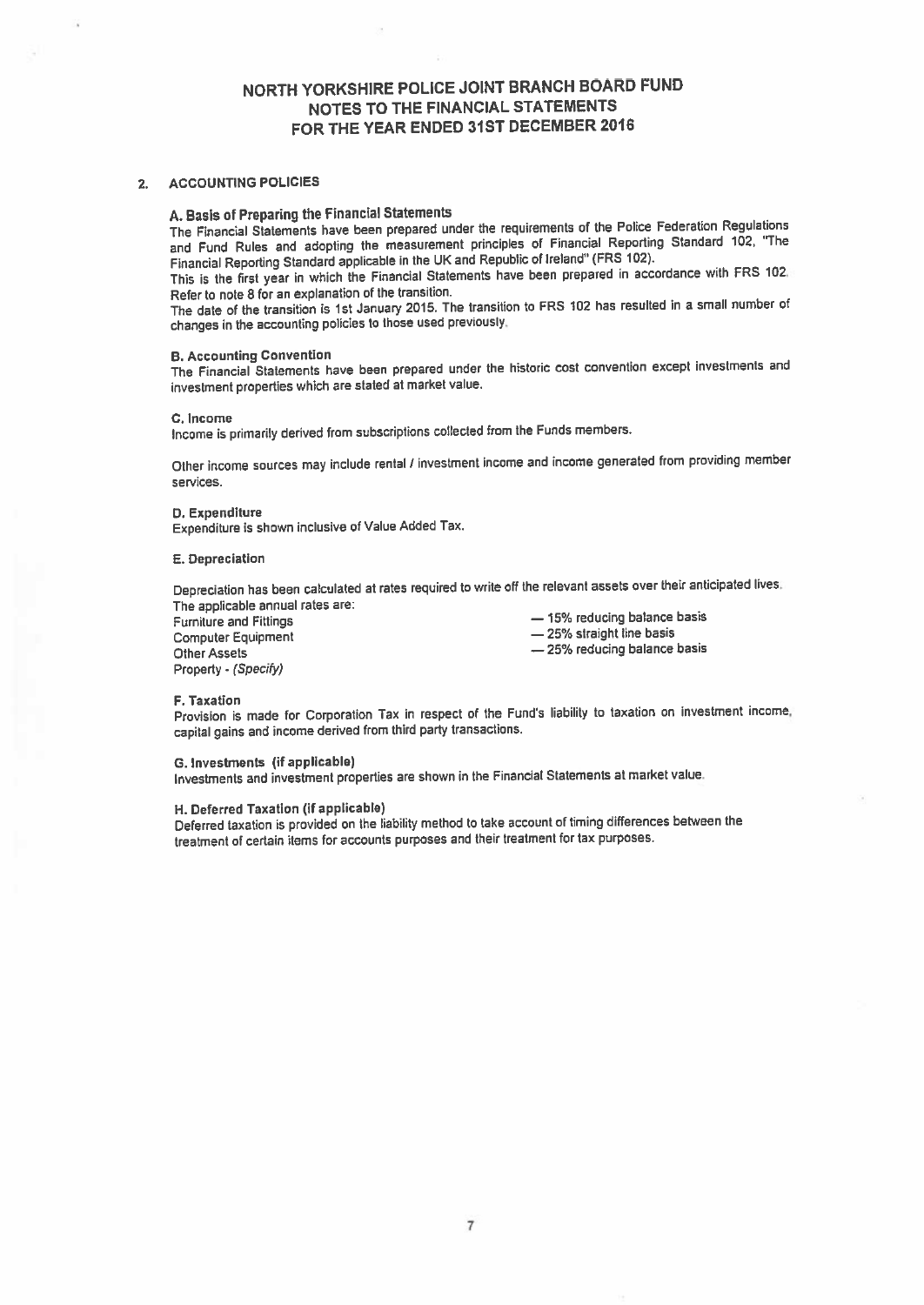## 3. STATEMENT OF MANAGEMENT COMMITTEES RESPONSIBILITIES

Regulation 18(2) of The Police Federation Regulations (as amended) requires the Committee, in relation to Federation funds held by it, to keep accounts showing all monies received or paid out and to cause the Financial Statements for each year to be audited by an independent auditor. In causing the Financial Statements to be prepared, the Committee is required to:

- Select suitable accounting policies and apply them consistently.
- Make judgements and estimates that are reasonable and prudent.

Ensure that the Financial Statements are prepare<sup>d</sup> on the going concern basis unless it is appropriate to presume otherwise.

The Committee is responsible for keeping adequate accounting records and also is responsibe for safe guarding the assets of the Fund and hence for taking reasonable steps for the prevention and detection of fraud and other irregularities.

### 4. CONTRIBUTIONS DUE FROM <sup>I</sup> (TO) JOINT CENTRAL COMMITtEE

|            | 2016           | 2015   |
|------------|----------------|--------|
|            | £              | £      |
| Constables | $\bullet$      | 14,615 |
| Sergeants  | $\bullet$      | 3,429  |
| Inspectors | $\blacksquare$ | 1,375  |
|            | $\blacksquare$ | 19,419 |
|            |                |        |

### 5. CONTRIBUTING AND NON CONTRIBUTING MEMBERS AT 31ST DECEMBER <sup>2016</sup>

|                  | 2016<br><b>No. of Contributing</b><br><b>Members</b> | 2015                     | 2016<br><b>No. of Non Contributing</b><br><b>Members</b> | 2015 | 2016<br>Others <sup>*</sup> | 2015 |
|------------------|------------------------------------------------------|--------------------------|----------------------------------------------------------|------|-----------------------------|------|
| Cadets           | ٠                                                    | $\overline{\phantom{a}}$ | $\bullet$                                                |      | $\overline{\phantom{0}}$    |      |
| Constables       | 1.015                                                | 1.003                    | 22                                                       | 21   | 21                          | 9    |
| Sergeants        | 225                                                  | 227                      |                                                          |      | ۰                           |      |
| Inspectors/Chief | 96                                                   | 91                       |                                                          |      |                             |      |
| Inspectors       | $\blacksquare$                                       | $\blacksquare$           |                                                          |      |                             |      |
|                  | 1,336                                                | 1,321                    | 25                                                       | 24   | 21                          |      |
|                  |                                                      |                          |                                                          |      |                             |      |

This column refers to those members who are non contributors by virtue of receiving no pay, being on unpaid maternity leave or serving officers on career breaks. (JBB Circular 53/96 refers)

#### 6. INVESTMENTS (if applicable)

|                             | 2016                | 2015<br><b>Market</b>    |
|-----------------------------|---------------------|--------------------------|
|                             | <b>Market Value</b> | Value                    |
|                             |                     |                          |
| Equities                    | ٠                   |                          |
| <b>Fixed Interest Funds</b> |                     | $\overline{\phantom{0}}$ |
| <b>Unit Trusts</b>          | 58.294              | 44.822                   |
| Others - (Specify)          | $\bullet$           | $\bullet$                |
|                             | 58,294              | 44,822                   |

#### 7. INVESTMENT PROPERTIES (if applicable)

|                              | 2016                | 2015<br><b>Market</b> |
|------------------------------|---------------------|-----------------------|
|                              | <b>Market Value</b> | Value                 |
|                              |                     |                       |
| <b>Investment Properties</b> |                     |                       |
|                              | ۰                   |                       |